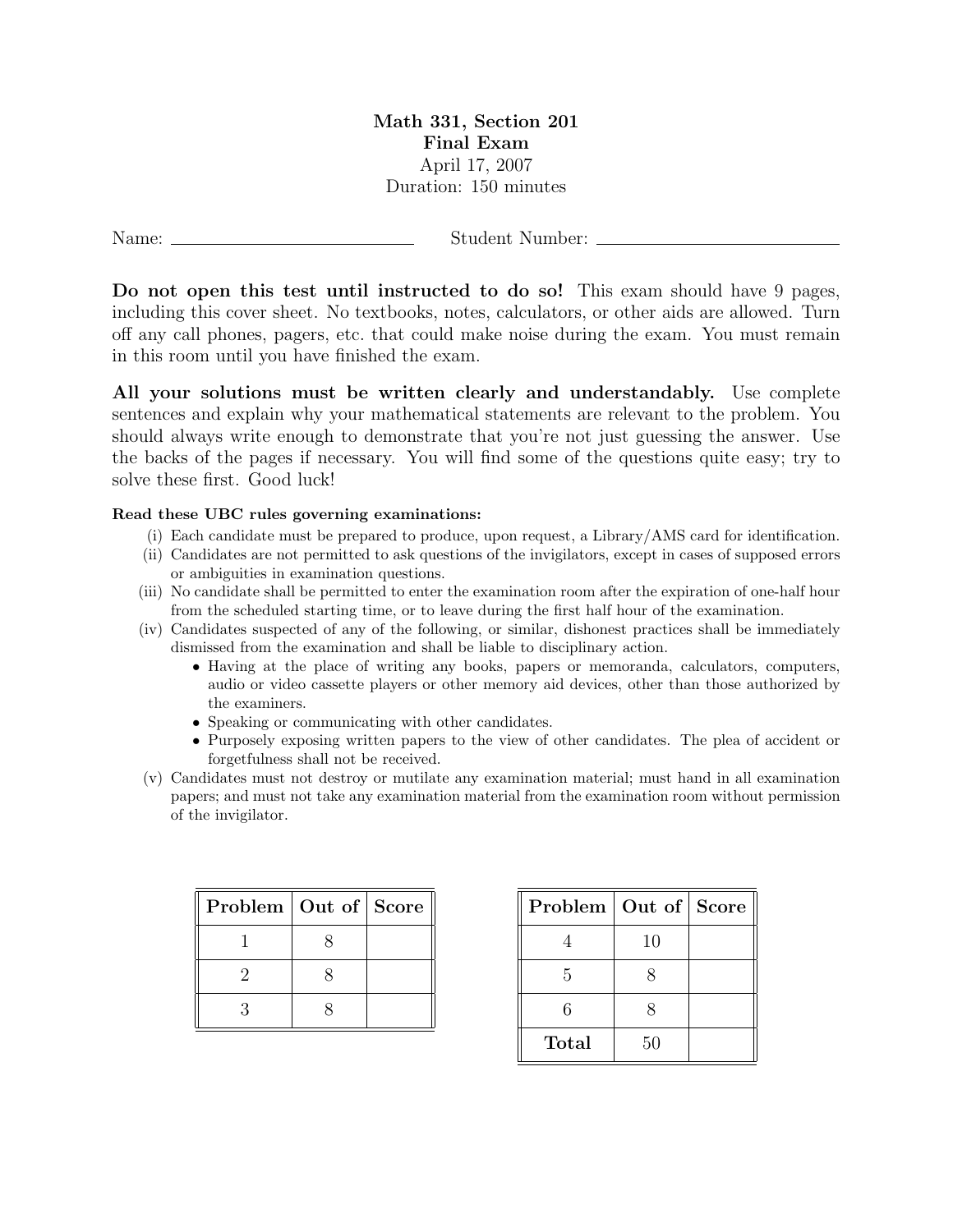## Some helpful formulas

Remember: don't just apply formulas blindly in your solutions! Write enough to explain why any formula you use is relevant to the problem.

- If  $\{a_n\} \stackrel{ops}{\longleftrightarrow} f(x)$  then, for  $h \geq 1$ : •  ${a_{n+h}} \xrightarrow{ops} \frac{f(x) - a_0 - a_1x - \cdots - a_{h-1}x^{h-1}}{gh}$  $x^h$  $\bullet \left\{ \quad \sum_{i=1}^n \right\}$  $n_1 + \cdots + n_k = n$  $a_{n_1} a_{n_2} \cdots a_{n_k}$  $\Big\} \stackrel{ops}{\longleftrightarrow} f(x)^k$
- If  $\{b_n\} \stackrel{egf}{\longleftrightarrow} g(x)$  then, for  $h \geq 1$ ,  $\{b_{n+h}\}\stackrel{egf}{\longleftrightarrow} D^h g(x)$ .
- Some power series:

$$
\sum_{n} {\binom{\alpha}{n}} x^{n} = (1+x)^{\alpha} \qquad \sum_{n} {\binom{n+k}{n}} x^{n} = \frac{1}{(1-x)^{k+1}}
$$

$$
\sum_{n} \frac{1}{n+1} {\binom{2n}{n}} x^{n} = \frac{1-\sqrt{1-4x}}{2x} \qquad \sum_{n} {\binom{2n}{n}} x^{n} = \frac{1}{\sqrt{1-4x}}
$$

$$
\sum_{n\geq 0} \frac{k(2n+k-1)!}{n!(n+k)!} x^{n} = \left(\frac{1-\sqrt{1-4x}}{2x}\right)^{k} \qquad \sum_{n\geq 1} \frac{x^{n}}{n} = \log \frac{1}{1-x}
$$

• Let  $\mathcal{D}_1, \mathcal{D}_2, \ldots$  be the decks of an exponential family, with  $d_n$  cards in  $\mathcal{D}_n$ ; let  $h(n, k)$  be the number of hands of weight  $n$  with  $k$  cards. Then with the definitions

$$
\mathcal{D}(x) = \sum_{n\geq 1} d_n \frac{x^n}{n!} \quad \text{and} \quad \mathcal{H}(x, y) = \sum_{n\geq 0} \sum_{k\geq 0} h(n, k) \frac{x^n}{n!} y^k,
$$

we have

$$
\mathcal{H}(x,y) = e^{y\mathcal{D}(x)} \quad \text{and} \quad h(n,k) = \left[\frac{x^n}{n!}\right] \left\{\frac{\mathcal{D}(x)^k}{k!}\right\}.
$$

• If  $p(n, k)$  is the number of partitions of n into k parts, then

$$
\sum_{n\geq 0} \sum_{k\geq 0} p(n,k) x^n y^k = \prod_{r\geq 1} \frac{1}{1 - y x^r}.
$$

• If  $[x^n]F(x)$  counts the number (or proportion) of objects with a "score" of n, then the average  $\mu$  and variance  $\sigma^2$  of the scores are

$$
\mu = \frac{F'(1)}{F(1)}
$$
 and  $\sigma^2 = \{(\log F)' + (\log F)''\}\Big|_{x=1}.$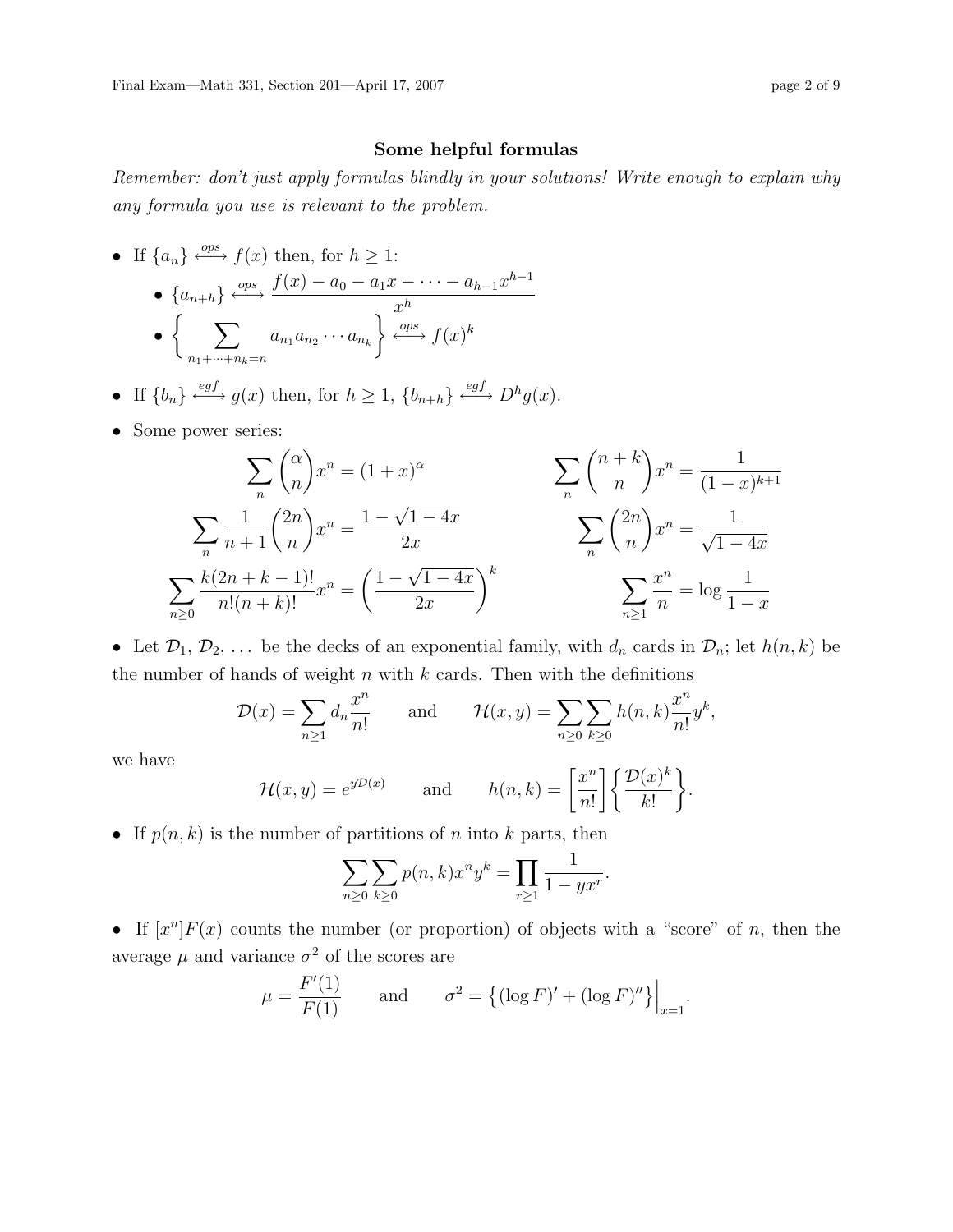• Let  $N(\supseteq S)$  denote the number of objects with at least all the properties in S, and let  $E_t$ denote the number of objects with exactly t properties. Then:

$$
N_r = \sum_{S: \#S=r} N(\supseteq S) \qquad E(x) = N(x-1)
$$
  

$$
N_r = \sum_{t \ge 0} {t \choose r} E_t \qquad E_t = \sum_{r \ge 0} (-1)^{r-t} {r \choose t} N_r
$$

• Let C be a (strangely shaped) chessboard contained in an  $n \times n$  board. If  $r_k$  is the number of ways of placing  $k$  non-attacking rooks on  $C$ , then the number of permutations of  $\{1, 2, \ldots, n\}$  that hit C in exactly j squares is

$$
[x^j] \sum_k (n-k)! r_k (x-1)^k.
$$

• Lagrange Inversion: If f,  $\phi$ , and u are power series in t with  $\phi(0) \neq 0$  and  $u = t\phi(u)$ , then

$$
[t^n]\big\{f(u(t))\big\} = \frac{1}{n}[u^{n-1}]\big\{f'(u)\phi(u)^n\big\}.
$$

• Let the principal part of a function  $f$  at a pole  $z_0$  be

$$
PP(f; z_0) = \sum_{j=1}^r \frac{a_{-j}}{(z - z_0)^j} = \sum_{n \ge 0} z^n \left\{ \sum_{j=1}^r \frac{(-1)^j a_{-j}}{z_0^{n+j}} {n+j-1 \choose j-1} \right\}.
$$

If the only poles of f inside the disk  $\{z: |z| < R'\}$  are  $z_1, \ldots, z_s$ , then

$$
[z^{n}]f(z) = [z^{n}] \left\{ \sum_{k=1}^{s} PP(f; z_{k}) \right\} + O\bigg( \Big(\frac{1}{R'} + \varepsilon \Big)^{n} \bigg).
$$

• Darboux's Theorem: Let  $v(z) = \sum_{j\geq 0} v_j(1-z)^j$  be analytic in some disk  $\{z: |z| < R\}$ with  $R > 1$ , and let  $\beta$  be a real number that isn't a nonnegative integer. Then for any  $m \geq 0$ ,

$$
[z^{n}]\{(1-z)^{\beta}v(z)\} = \sum_{j=0}^{m} v_{j} {n-\beta-j-1 \choose n} + O(n^{-m-\beta-2})
$$

• Hayman's Theorem: If  $f(z)$  is admissible, define  $a(r) = rf'(r)/f(r)$  and  $b(r) = ra'(r)$  and  $a(r_n) = n$ . Then

$$
[z^n]f(z) \sim \frac{f(r_n)}{r_n^n \sqrt{2\pi b(r_n)}}.
$$

If  $p(z)$  is a polynomial with nonnegative coefficients and  $[z^1]p(z) > 0$ , then  $e^{p(z)}$  is admissible.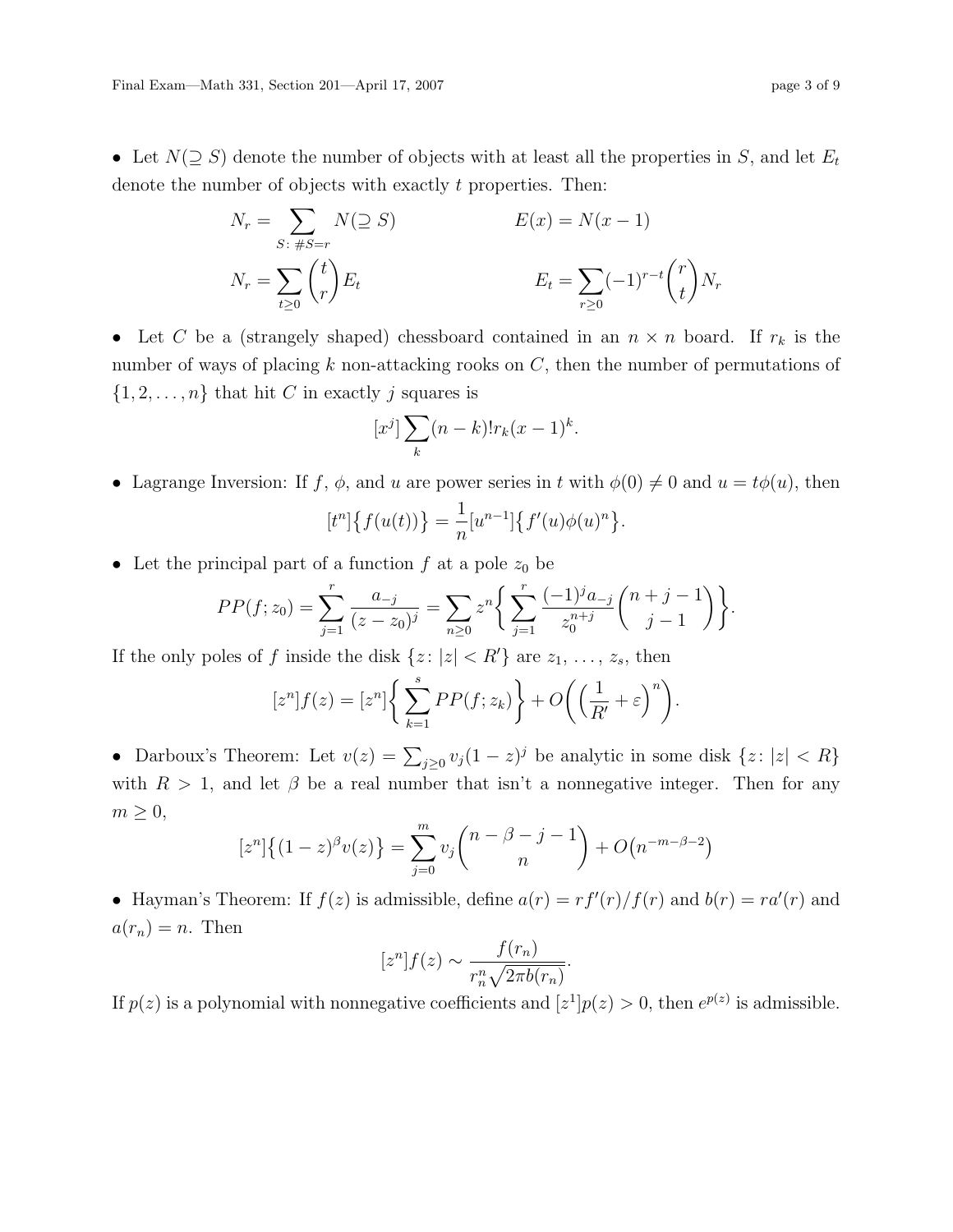1. [8 pts] A derangement of  $\{1, 2, ..., n\}$  is a permutation  $\pi$  of  $\{1, 2, ..., n\}$  such that  $\pi(j) \neq j$  for every  $1 \leq j \leq n$ . Find, with proof, an explicit formula for the number of derangements of  $\{1, 2, \ldots, n\}$ .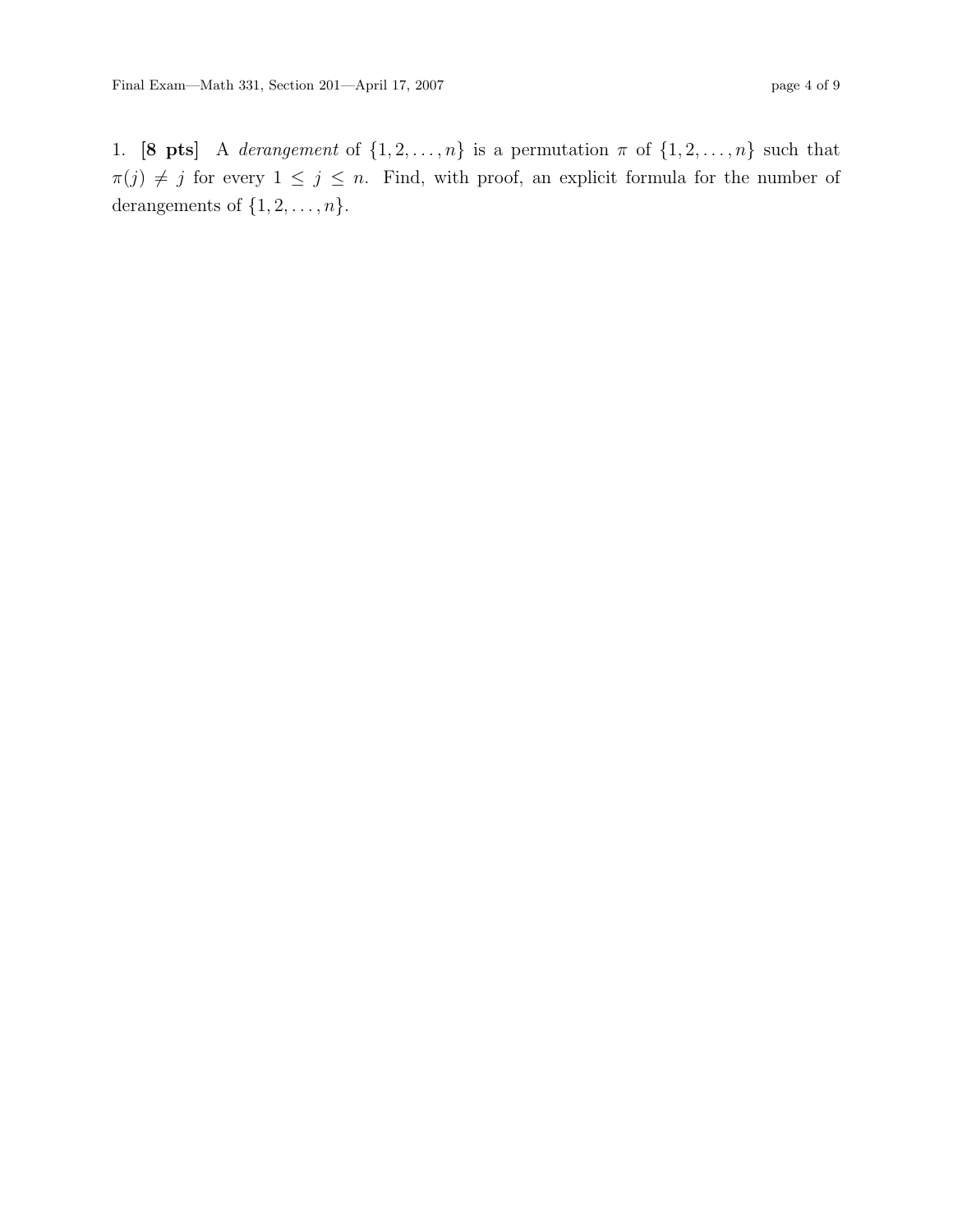2. [8 pts] Fix a positive real number  $k$  and a positive integer  $m$ . Determine the ordinary power series generating function  $A(x) = \sum_{n\geq 0} a_n x^n$  for

$$
a_n = \sum_r (-1)^r \binom{n - mr + r}{r} k^{n - rm}.
$$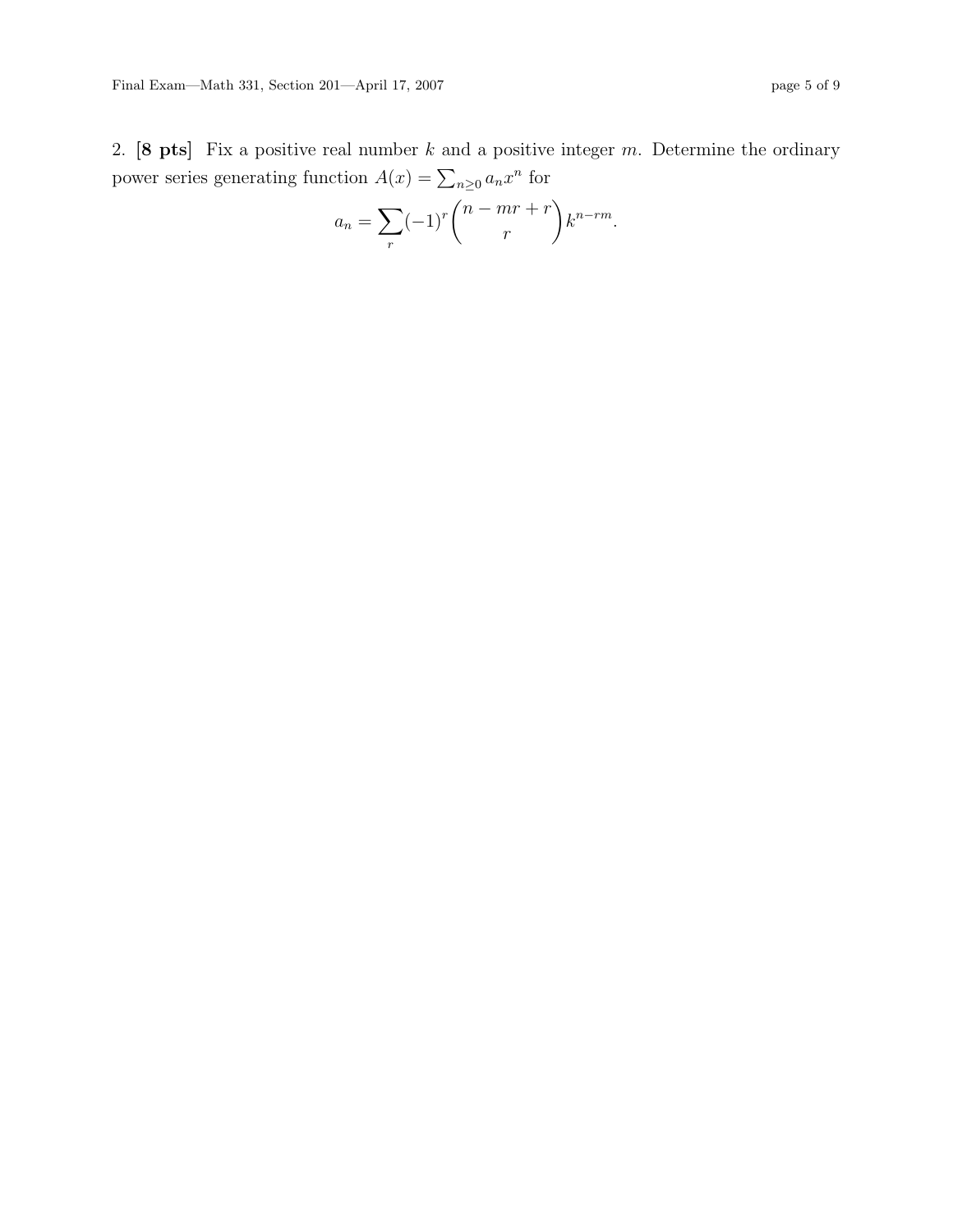## 3.

(a) [4 pts] Prove "Stirling's formula":

$$
n! \sim \frac{n^n}{e^n} \sqrt{2\pi n}
$$

(b) [4 pts] By deriving an asymptotic formula for  $\binom{3n}{n}$  $\binom{3n}{n}$ , find the radius of convergence R of the power series

$$
\sum_{n\geq 0} \binom{3n}{n} x^n.
$$

(Once you have the asymptotic formula for  $\binom{3n}{n}$  $\binom{3n}{n}$ , you don't have to rigorously justify that your value of  $R$  is correct—just write it down.)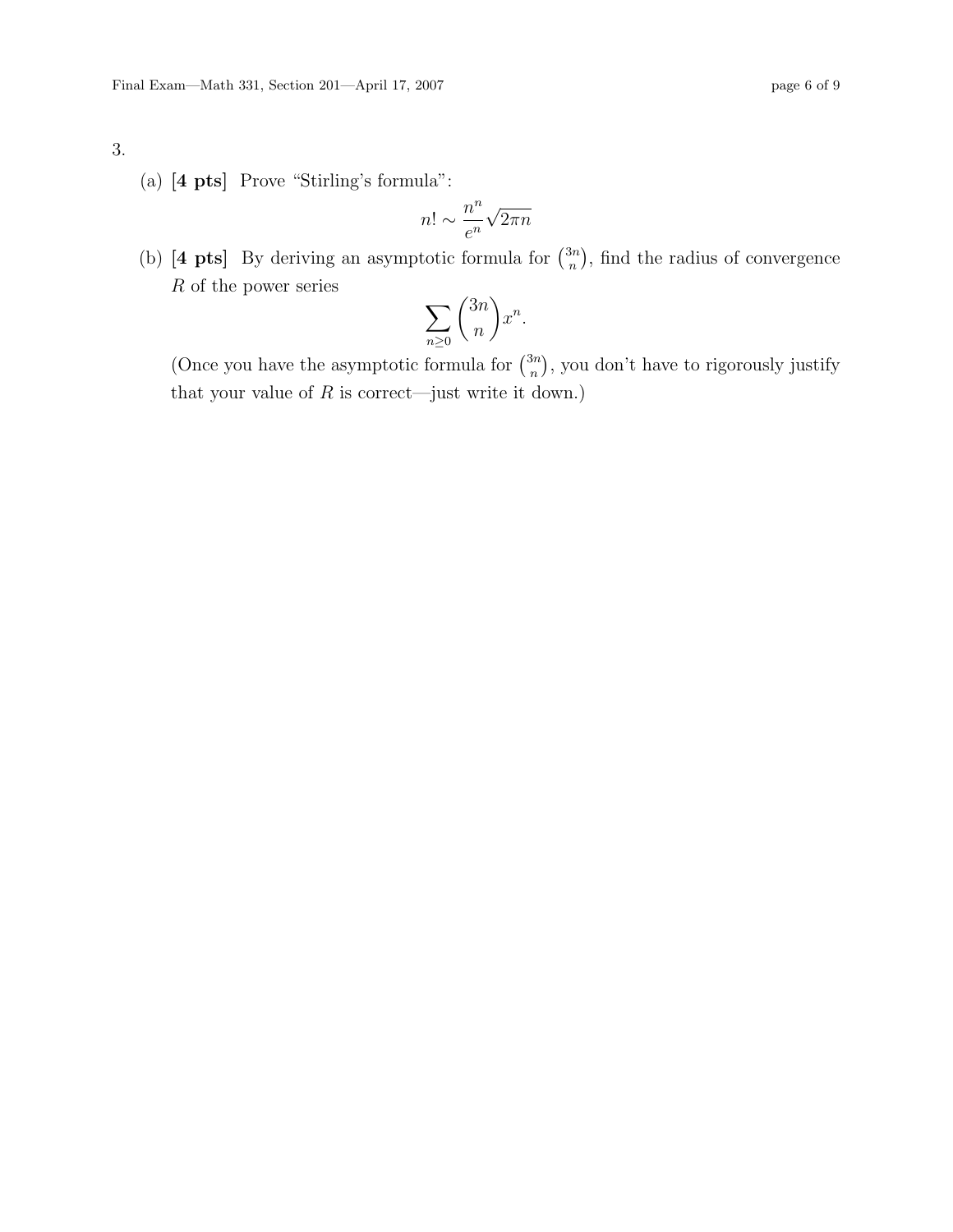4. The Bell number  $b(n)$  is the number of set partitions of the set  $\{1, 2, \ldots, n\}$ . Denote by  $B(x) = \sum_{n\geq 0} b(n)x^n/n!$  the corresponding exponential generating function.

(a) [5 pts] Give a combinatorial argument to show that

$$
b(n+1) = \sum_{k} \binom{n}{k} b(k). \tag{*}
$$

(Hint: sort the set partitions of  $\{1, 2, \ldots, n+1\}$  into piles according to the number of elements in the part containing  $n + 1$ .)

(b) [5 pts] Find the exponential generating functions of both sides of equation (∗), and solve the resulting equation to find  $B(x)$ .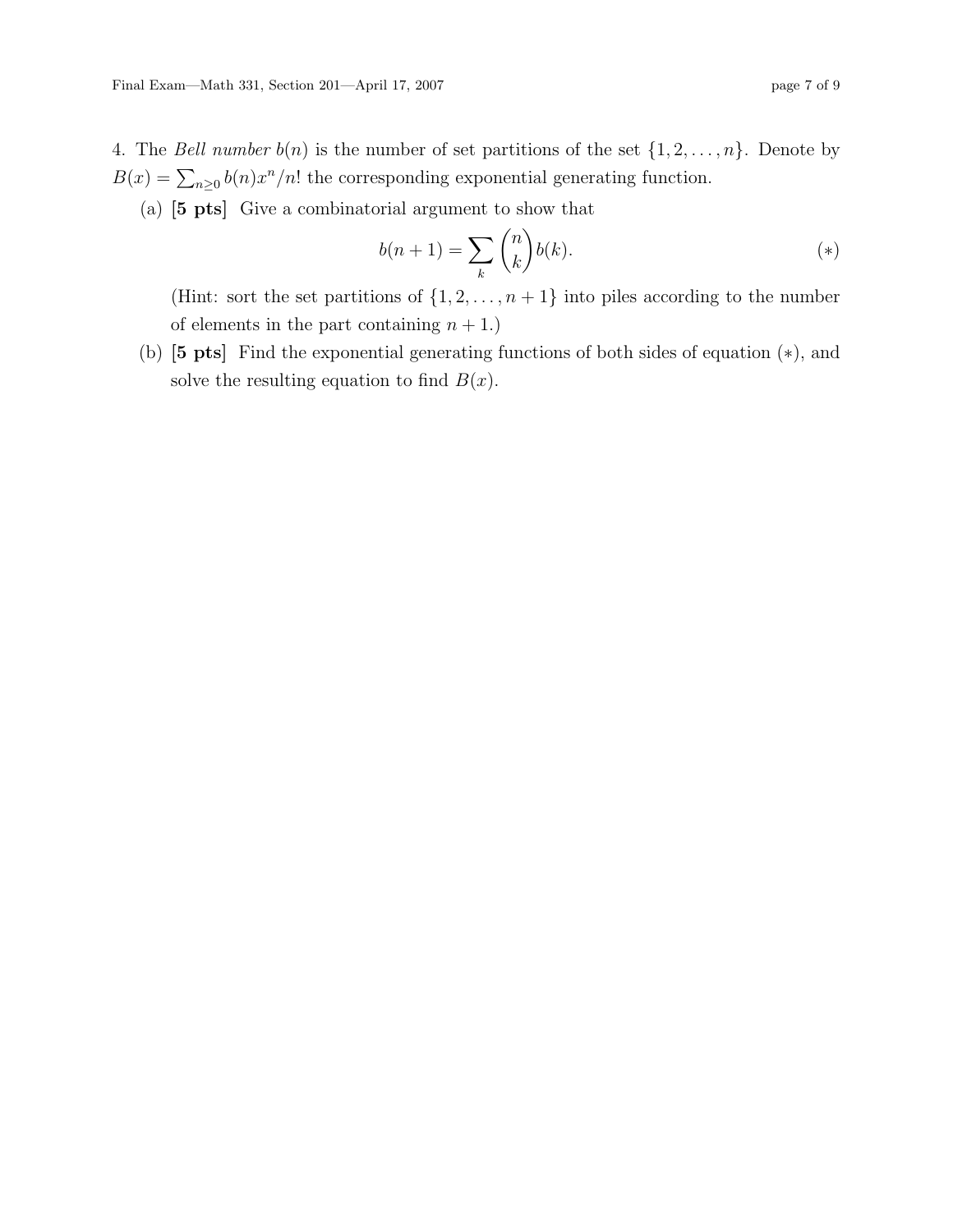- (a) [3 pts] Show that  $u(x)$  is the unique function satisfying  $u(0) = 0$  that is implicitly defined by  $u = x(1+u)^2$ .
- (b)  $\begin{bmatrix} 5 \text{ pts} \end{bmatrix}$  For every positive integer k, prove the identity

$$
\sum_{n\geq 0} \frac{k(2n+k-1)!}{n!(n+k)!} x^n = \left(\frac{1-\sqrt{1-4x}}{2x}\right)^k.
$$